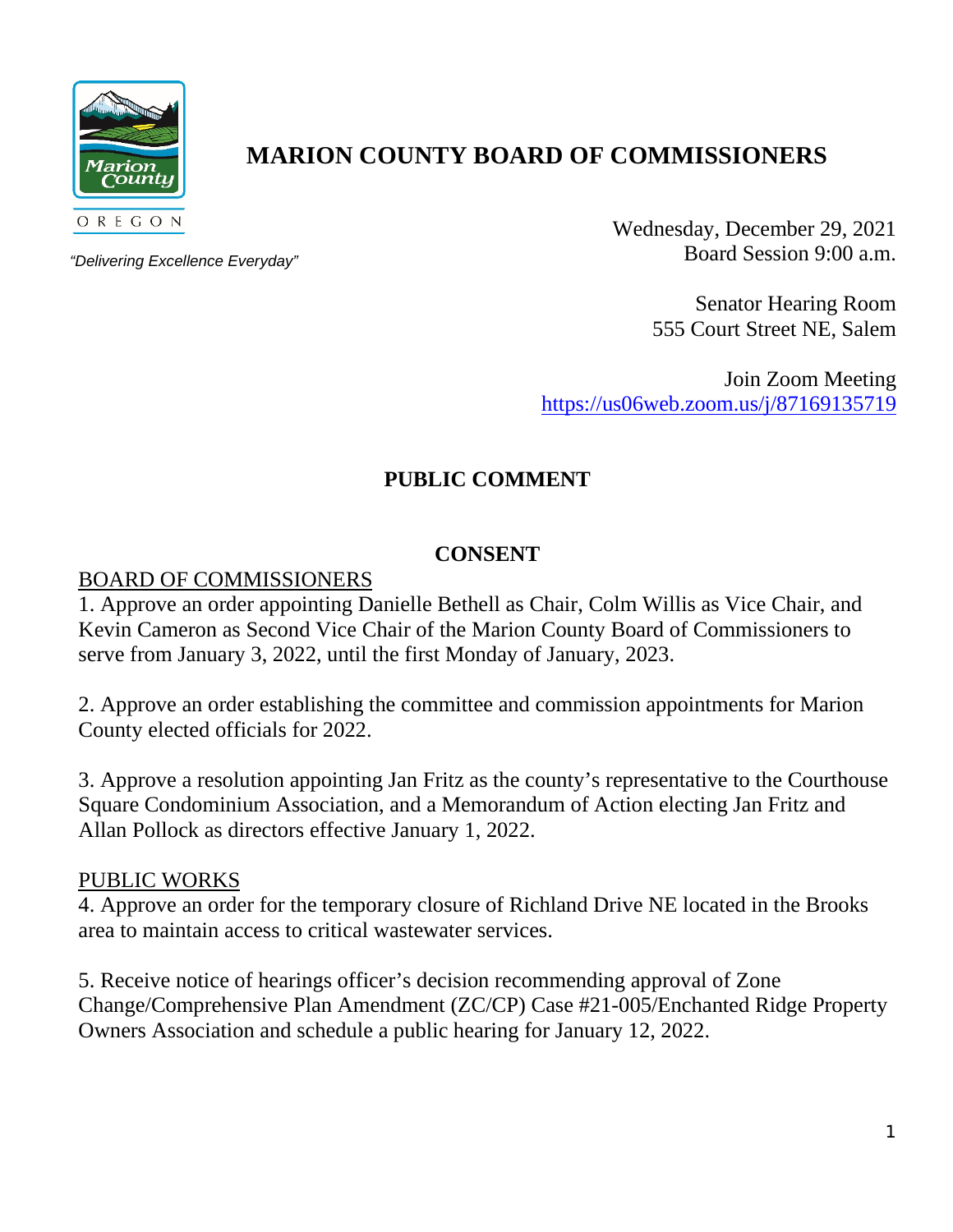## TAX OFFICE

6. Approve an order for a property tax refund in the amount of \$15,202.70 to Beverly J. and Shanna R. Reding.

7. Approve an order for a property tax refund in the amount of \$20,899.62 to Purlin Mill, LLC.

## **ACTION**

## BOARD OF COMMISSIONERS

8. Consider approval of the Funding Approval Agreement with the U.S. Department of Housing and Urban Development (HUD), Office of Community Planning and Development for incoming funds in the amount of \$1,561,194 for the Community Development Block Grant (CDBG) program to provide quality, affordable housing, suitable living environments, and expanding economic opportunities for individuals with low or moderate incomes through September 1, 2028. –Chris Eppley and Tim Glisson

9. Consider approval of the Funding Approval and HOME Investment Partnership Agreement with the U.S. Department of Housing and Urban Development (HUD), Office of Community Planning and Development for incoming funds in the amount of \$621,125 to provide quality, affordable housing, suitable living environments, and expanding economic opportunities for individuals with low or moderate incomes through September 1, 2029. –Chris Eppley and Tim Glisson

## COMMUNITY SERVICES

10. Consider approval of a resolution amending the criteria for the Good Neighbor program. –Kelli Weese

## HEALTH AND HUMAN SERVICES

11. Consider approval of Amendment #6 to the incoming funds Participating Provider Service Agreement with PacificSource Community Solutions to add \$19,000,000 for a new contract total of \$38,000,000 for the Coordinated Care Organization serving Oregon Health Plan Medicaid members through December 31, 2023. –Ryan Matthews

## INFORMATION TECHNOLOGY

12. Consider approval of the Purchase Order with CVE Technologies Group, Inc. in the amount of \$107,333.49 for the purchase of the Cisco SmartNet Hardware and Software Maintenance renewal through December 31, 2022. –Gary Christofferson